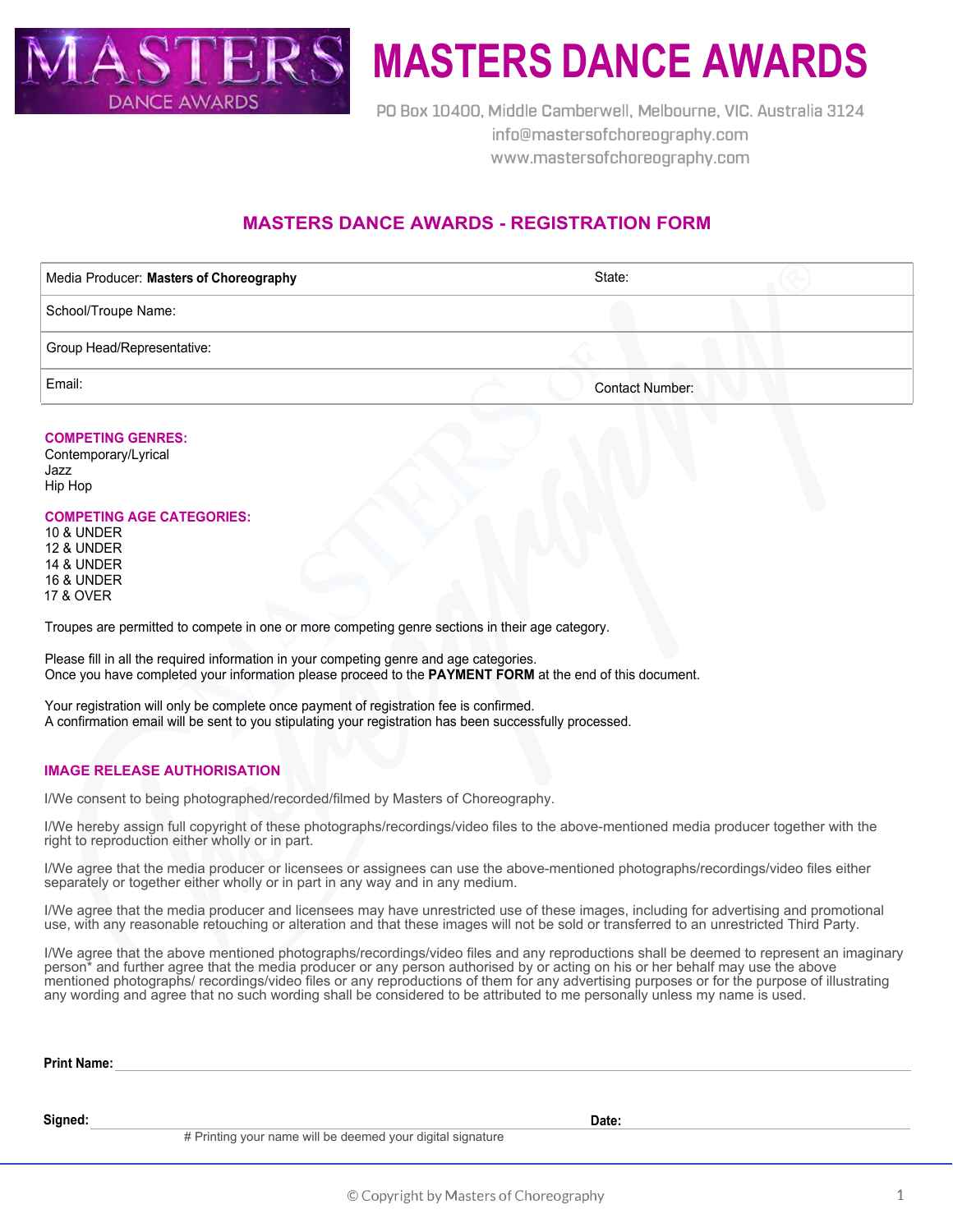## **CONTEMPORARY/LYRICAL**

## **TROUPE AGE CATEGORY: 10 & UNDER**

## **COMPETING GENRE: CONTEMPORARY/LYRICAL**

*Please enter participants names*

|                | <b>NAME OF PARTICIPANTS</b> | <b>AGE</b> |    | <b>NAME OF PARTICIPANTS</b> |
|----------------|-----------------------------|------------|----|-----------------------------|
| $\mathbf{1}$   |                             |            | 16 |                             |
| $\overline{2}$ |                             |            | 17 |                             |
| $\sqrt{3}$     |                             |            | 18 |                             |
| $\overline{4}$ |                             |            | 19 | œ                           |
| 5              |                             |            | 20 |                             |
| 6              |                             |            | 21 |                             |
| $\overline{ }$ |                             |            | 22 |                             |
| 8              |                             |            | 23 | ÷                           |
| 9              |                             |            | 24 |                             |
| 10             |                             |            | 25 |                             |
| 11             |                             |            | 26 |                             |
| 12             |                             |            | 27 |                             |
| 13             |                             |            | 28 |                             |
| 14             |                             |            | 29 |                             |
| 15             |                             |            | 30 |                             |

|    | <b>NAME OF PARTICIPANTS</b> | <b>AGE</b> |
|----|-----------------------------|------------|
| 16 |                             |            |
| 17 |                             |            |
| 18 |                             |            |
| 19 |                             |            |
| 20 |                             |            |
| 21 |                             |            |
| 22 |                             |            |
| 23 |                             |            |
| 24 |                             |            |
| 25 |                             |            |
| 26 |                             |            |
| 27 |                             |            |
| 28 |                             |            |
| 29 |                             |            |
| 30 |                             |            |

## **TROUPE AGE CATEGORY: 12 & UNDER**

## **COMPETING GENRE: CONTEMPORARY/LYRICAL**

|                | <b>NAME OF PARTICIPANTS</b> | <b>AGE</b> |        | <b>NAME OF PARTICIPANTS</b> | <b>AGE</b> |
|----------------|-----------------------------|------------|--------|-----------------------------|------------|
| $\mathbf{1}$   |                             |            | 16     |                             |            |
| $\overline{2}$ |                             |            | 17     |                             |            |
| 3              |                             |            | 18     |                             |            |
| $\overline{4}$ |                             |            | 19     |                             |            |
| 5              |                             |            | 20     |                             |            |
| 6              |                             |            | 21     |                             |            |
| $\overline{7}$ |                             |            | 22     |                             |            |
| 8              |                             |            | 23     |                             |            |
| 9              |                             |            | 24     |                             |            |
| 10             |                             |            | 25     |                             |            |
| 11             |                             |            | 26     |                             |            |
| 12             |                             |            | 27     |                             |            |
| 13             |                             |            | 28     |                             |            |
| 14             |                             |            | 29     |                             |            |
| 15             |                             |            | $30\,$ |                             |            |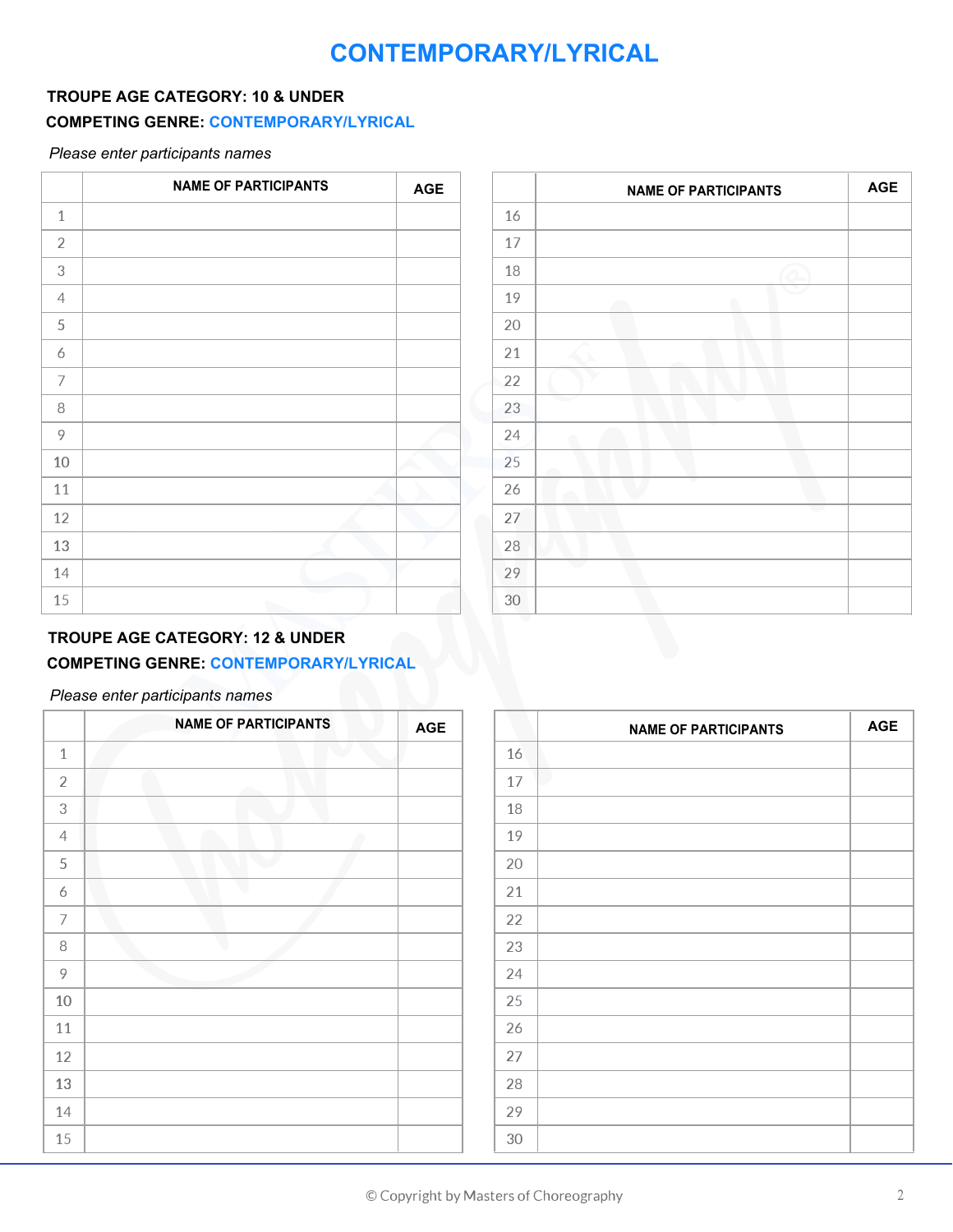## **TROUPE AGE CATEGORY: 14 & UNDER**

## **COMPETING GENRE: CONTEMPORARY/LYRICAL**

*Please enter participants names*

|                | <b>NAME OF PARTICIPANTS</b> | <b>AGE</b> |
|----------------|-----------------------------|------------|
| $\mathbf{1}$   |                             |            |
| $\overline{2}$ |                             |            |
| 3              |                             |            |
| 4              |                             |            |
| 5              |                             |            |
| 6              |                             |            |
| $\overline{7}$ |                             |            |
| 8              |                             |            |
| 9              |                             |            |
| $10\,$         |                             |            |
| 11             |                             |            |
| 12             |                             |            |
| 13             |                             |            |
| 14             |                             |            |
| 15             |                             |            |

| <b>NAME OF PARTICIPANTS</b> | $\mathsf{AGE}$ |    | <b>NAME OF PARTICIPANTS</b> | AGE |
|-----------------------------|----------------|----|-----------------------------|-----|
|                             |                | 16 |                             |     |
|                             |                | 17 |                             |     |
|                             |                | 18 |                             |     |
|                             |                | 19 |                             |     |
|                             |                | 20 |                             |     |
|                             |                | 21 |                             |     |
|                             |                | 22 |                             |     |
|                             |                | 23 |                             |     |
|                             |                | 24 | ∽                           |     |
|                             |                | 25 |                             |     |
|                             |                | 26 |                             |     |
|                             |                | 27 |                             |     |
|                             |                | 28 |                             |     |
|                             |                | 29 |                             |     |
|                             |                | 30 |                             |     |

## **TROUPE AGE CATEGORY: 16 & UNDER**

## **COMPETING GENRE: CONTEMPORARY/LYRICAL**

|                | <b>NAME OF PARTICIPANTS</b> | <b>AGE</b> |
|----------------|-----------------------------|------------|
| $\mathbf{1}$   |                             |            |
| $\sqrt{2}$     |                             |            |
| 3              |                             |            |
| $\overline{4}$ | i.                          |            |
| $\mathsf S$    |                             |            |
| 6              |                             |            |
| $\overline{ }$ |                             |            |
| 8              |                             |            |
| 9              |                             |            |
| 10             |                             |            |
| 11             |                             |            |
| 12             |                             |            |
| 13             |                             |            |
| 14             |                             |            |
| 15             |                             |            |

| <b>NAME OF PARTICIPANTS</b> | <b>AGE</b> |        | <b>NAME OF PARTICIPANTS</b> | <b>AGE</b> |
|-----------------------------|------------|--------|-----------------------------|------------|
|                             |            | 16     |                             |            |
|                             |            | 17     |                             |            |
|                             |            | 18     |                             |            |
| œ                           |            | 19     |                             |            |
|                             |            | 20     |                             |            |
|                             |            | 21     |                             |            |
|                             |            | 22     |                             |            |
|                             |            | 23     |                             |            |
|                             |            | 24     |                             |            |
|                             |            | 25     |                             |            |
|                             |            | 26     |                             |            |
|                             |            | 27     |                             |            |
|                             |            | 28     |                             |            |
|                             |            | 29     |                             |            |
|                             |            | $30\,$ |                             |            |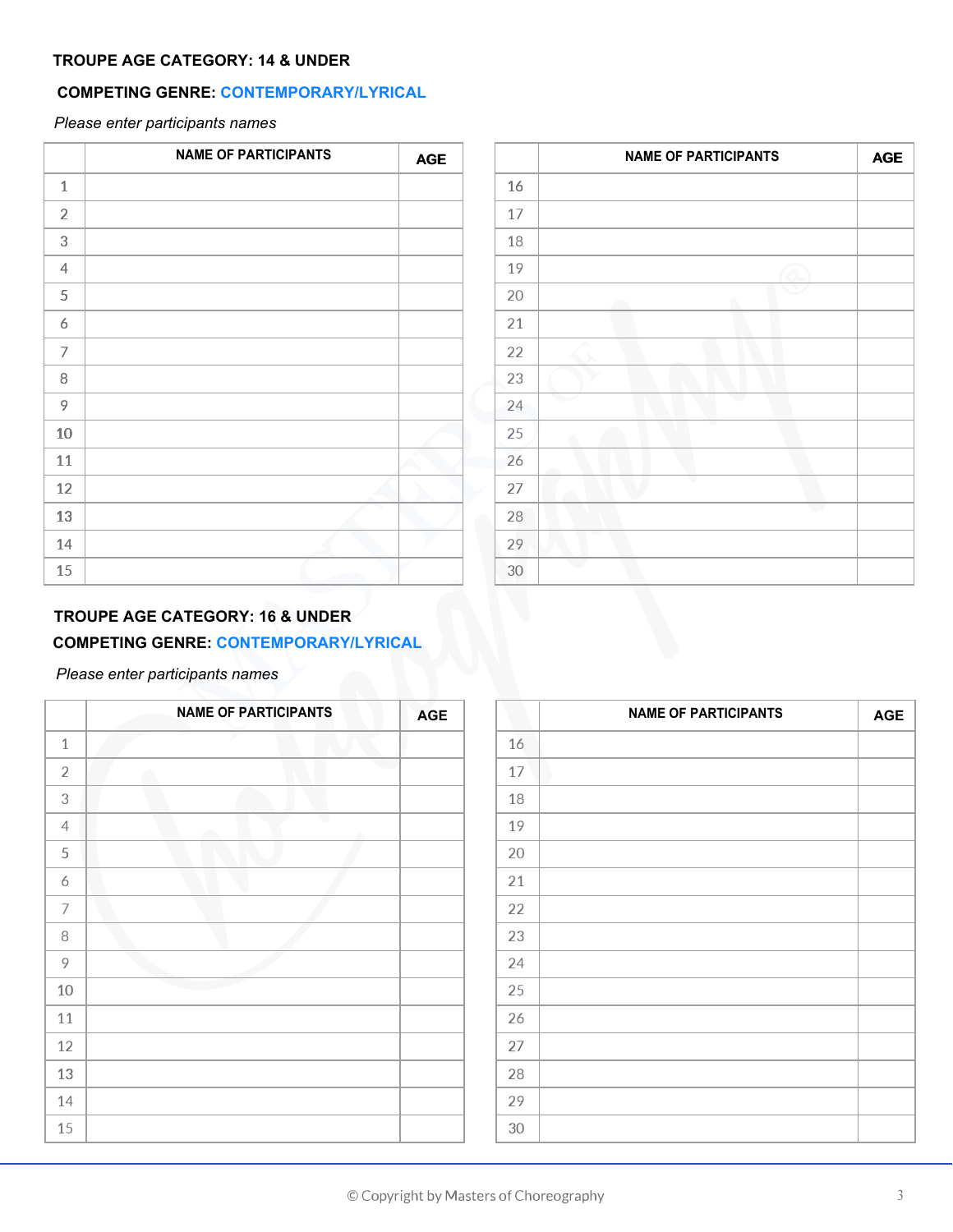#### **TROUPE AGE CATEGORY: 17 & OVER**

#### **COMPETING GENRE: CONTEMPORARY/LYRICAL**

*Please enter participants names*

|                | <b>NAME OF PARTICIPANTS</b> | <b>AGE</b> |    | <b>NAME OF PARTICIPANTS</b> | <b>AGE</b> |
|----------------|-----------------------------|------------|----|-----------------------------|------------|
| $\mathbf{1}$   |                             |            | 16 |                             |            |
| $\overline{2}$ |                             |            | 17 |                             |            |
| $\mathfrak{Z}$ |                             |            | 18 |                             |            |
| $\overline{4}$ |                             |            | 19 | ∽                           |            |
| 5              |                             |            | 20 |                             |            |
| 6              |                             |            | 21 |                             |            |
| 7              |                             |            | 22 |                             |            |
| 8              |                             |            | 23 |                             |            |
| 9              |                             |            | 24 | ∩                           |            |
| 10             |                             |            | 25 |                             |            |
| 11             |                             |            | 26 |                             |            |
| 12             |                             |            | 27 |                             |            |
| 13             |                             |            | 28 |                             |            |
| 14             |                             |            | 29 |                             |            |
| 15             |                             |            | 30 |                             |            |

If any of the above listed talent is under the age of 18 they are considered a minor. The below is required to be filed out by an Authorised Representative/ or Legal Guardian.

I confirm that the above talent is from

I am authorised to give consent on their behalf to be photographed/recorded/filmed by Masters of Choreography and have received consent from their parents and/or legal guardians.

**Print Name:**

**Group Leader/Authorised Representative/Guardian [If Under 18)**

**Signed: Date:** 

# Printing your name will be deemed your digital signature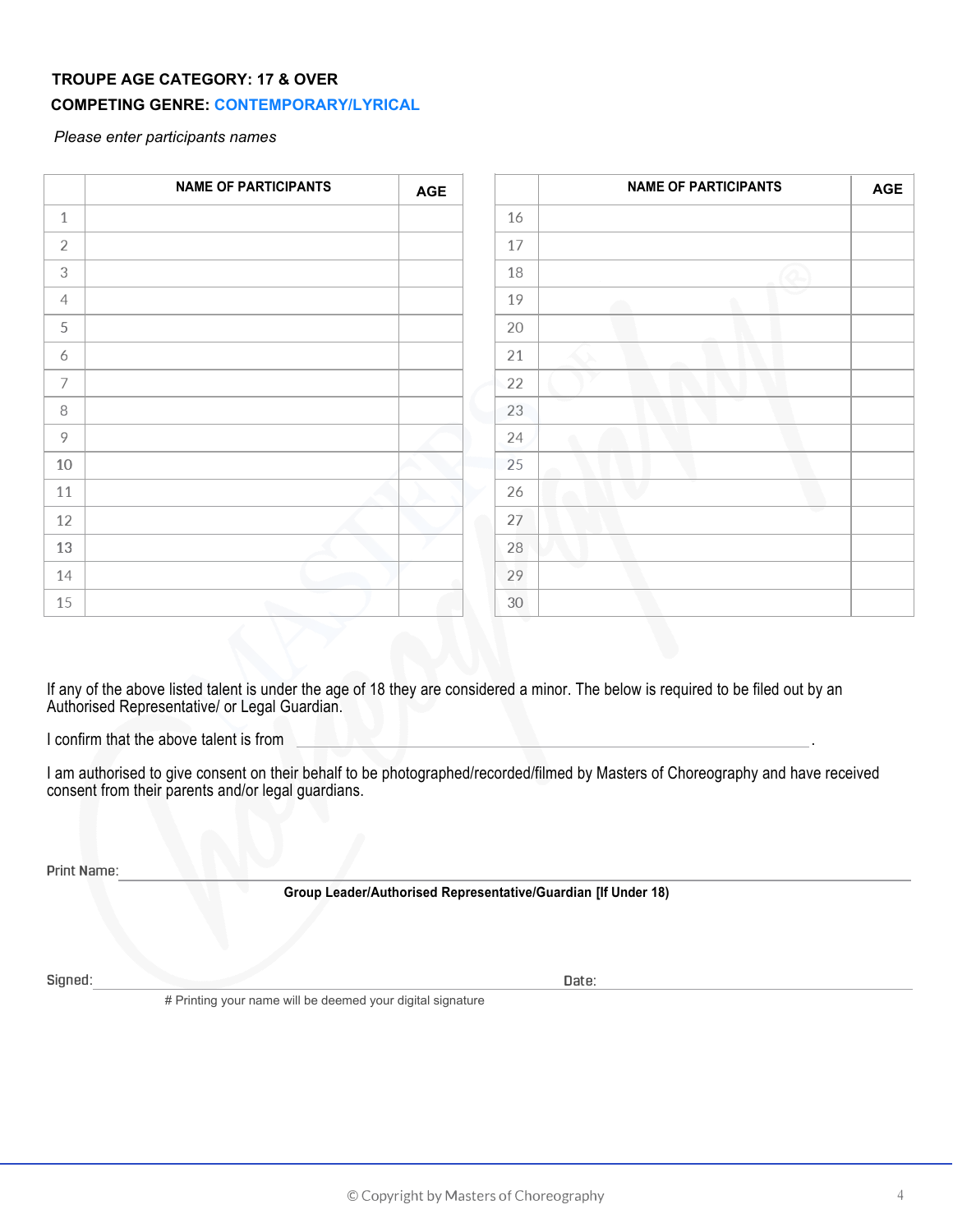## **TROUPE AGE CATEGORY: 10 & UNDER**

## **COMPETING GENRE: JAZZ**

#### *Please enter participants names*

|                | <b>NAME OF PARTICIPANTS</b> | AGE |
|----------------|-----------------------------|-----|
| $\mathbf{1}$   |                             |     |
| $\sqrt{2}$     |                             |     |
| $\,3$          |                             |     |
| $\overline{4}$ |                             |     |
| $\mathsf S$    |                             |     |
| 6              |                             |     |
| 7              |                             |     |
| 8              |                             |     |
| 9              |                             |     |
| $10\,$         |                             |     |
| 11             |                             |     |
| 12             |                             |     |
| 13             |                             |     |
| 14             |                             |     |
| 15             |                             |     |

| <b>NAME OF PARTICIPANTS</b> | <b>AGE</b> |        | <b>NAME OF PARTICIPANTS</b> | <b>AGE</b> |
|-----------------------------|------------|--------|-----------------------------|------------|
|                             |            | 16     |                             |            |
|                             |            | 17     |                             |            |
|                             |            | 18     |                             |            |
|                             |            | 19     |                             |            |
|                             |            | 20     |                             |            |
|                             |            | 21     |                             |            |
|                             |            | 22     |                             |            |
|                             |            | 23     |                             |            |
|                             |            | 24     |                             |            |
|                             |            | 25     |                             |            |
|                             |            | 26     |                             |            |
|                             |            | 27     |                             |            |
|                             |            | 28     |                             |            |
|                             |            | 29     |                             |            |
|                             |            | $30\,$ |                             |            |

## **TROUPE AGE CATEGORY: 12 & UNDER**

## **COMPETING GENRE: JAZZ**

|                | <b>NAME OF PARTICIPANTS</b> | <b>AGE</b> |    | <b>NAME OF PARTICIPANTS</b> | <b>AGE</b> |
|----------------|-----------------------------|------------|----|-----------------------------|------------|
| $\mathbf{1}$   |                             |            | 16 |                             |            |
| $\overline{2}$ |                             |            | 17 |                             |            |
| 3              |                             |            | 18 |                             |            |
| $\overline{4}$ |                             |            | 19 |                             |            |
| 5              |                             |            | 20 |                             |            |
| 6              |                             |            | 21 |                             |            |
| 7              |                             |            | 22 |                             |            |
| 8              |                             |            | 23 |                             |            |
| 9              |                             |            | 24 |                             |            |
| 10             |                             |            | 25 |                             |            |
| 11             |                             |            | 26 |                             |            |
| 12             |                             |            | 27 |                             |            |
| 13             |                             |            | 28 |                             |            |
| 14             |                             |            | 29 |                             |            |
| 15             |                             |            | 30 |                             |            |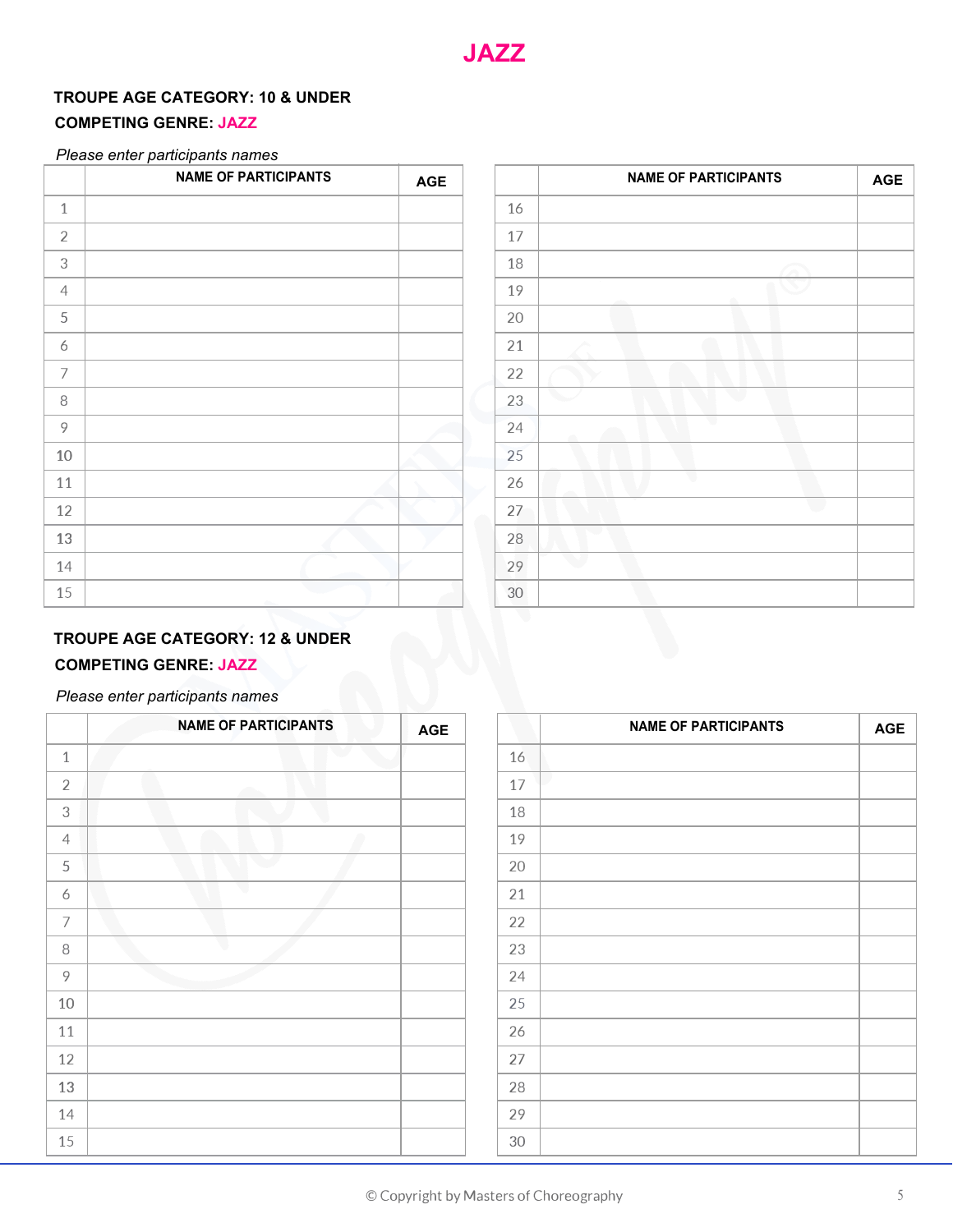## **TROUPE AGE CATEGORY: 14 & UNDER**

## **COMPETING GENRE: JAZZ**

*Please enter participants names*

|                | <b>NAME OF PARTICIPANTS</b> | <b>AGE</b> |         | <b>NAME OF PARTICIPANTS</b> | <b>AGE</b> |
|----------------|-----------------------------|------------|---------|-----------------------------|------------|
| $\mathbf{1}$   |                             |            | 16      |                             |            |
| $\overline{2}$ |                             |            | 17      |                             |            |
| 3              |                             |            | 18      |                             |            |
| $\overline{4}$ |                             |            | 19      |                             |            |
| 5              |                             |            | 20      | سند                         |            |
| 6              |                             |            | 21      |                             |            |
| 7              |                             |            | 22      |                             |            |
| 8              |                             |            | 23      |                             |            |
| 9              |                             |            | 24      |                             |            |
| 10             |                             |            | 25      |                             |            |
| 11             |                             |            | 26      |                             |            |
| 12             |                             |            | 27      |                             |            |
| 13             |                             |            | 28<br>œ |                             |            |
| 14             |                             |            | 29      |                             |            |
| 15             |                             |            | 30      |                             |            |

## **TROUPE AGE CATEGORY: 16 & UNDER COMPETING GENRE: JAZZ**

|                | <b>NAME OF PARTICIPANTS</b> | <b>AGE</b> |
|----------------|-----------------------------|------------|
| $\,1\,$        |                             |            |
| $\sqrt{2}$     |                             |            |
| 3              |                             |            |
| $\overline{4}$ | e.                          |            |
| $\mathsf S$    |                             |            |
| 6              |                             |            |
| 7              |                             |            |
| 8              |                             |            |
| 9              |                             |            |
| 10             |                             |            |
| 11             |                             |            |
| 12             |                             |            |
| 13             |                             |            |
| 14             |                             |            |
| 15             |                             |            |

| <b>NAME OF PARTICIPANTS</b> | <b>AGE</b> |    | <b>NAME OF PARTICIPANTS</b> | <b>AGE</b> |
|-----------------------------|------------|----|-----------------------------|------------|
|                             |            | 16 |                             |            |
|                             |            | 17 |                             |            |
|                             |            | 18 |                             |            |
|                             |            | 19 |                             |            |
|                             |            | 20 |                             |            |
|                             |            | 21 |                             |            |
|                             |            | 22 |                             |            |
|                             |            | 23 |                             |            |
|                             |            | 24 |                             |            |
|                             |            | 25 |                             |            |
|                             |            | 26 |                             |            |
|                             |            | 27 |                             |            |
|                             |            | 28 |                             |            |
|                             |            | 29 |                             |            |
|                             |            | 30 |                             |            |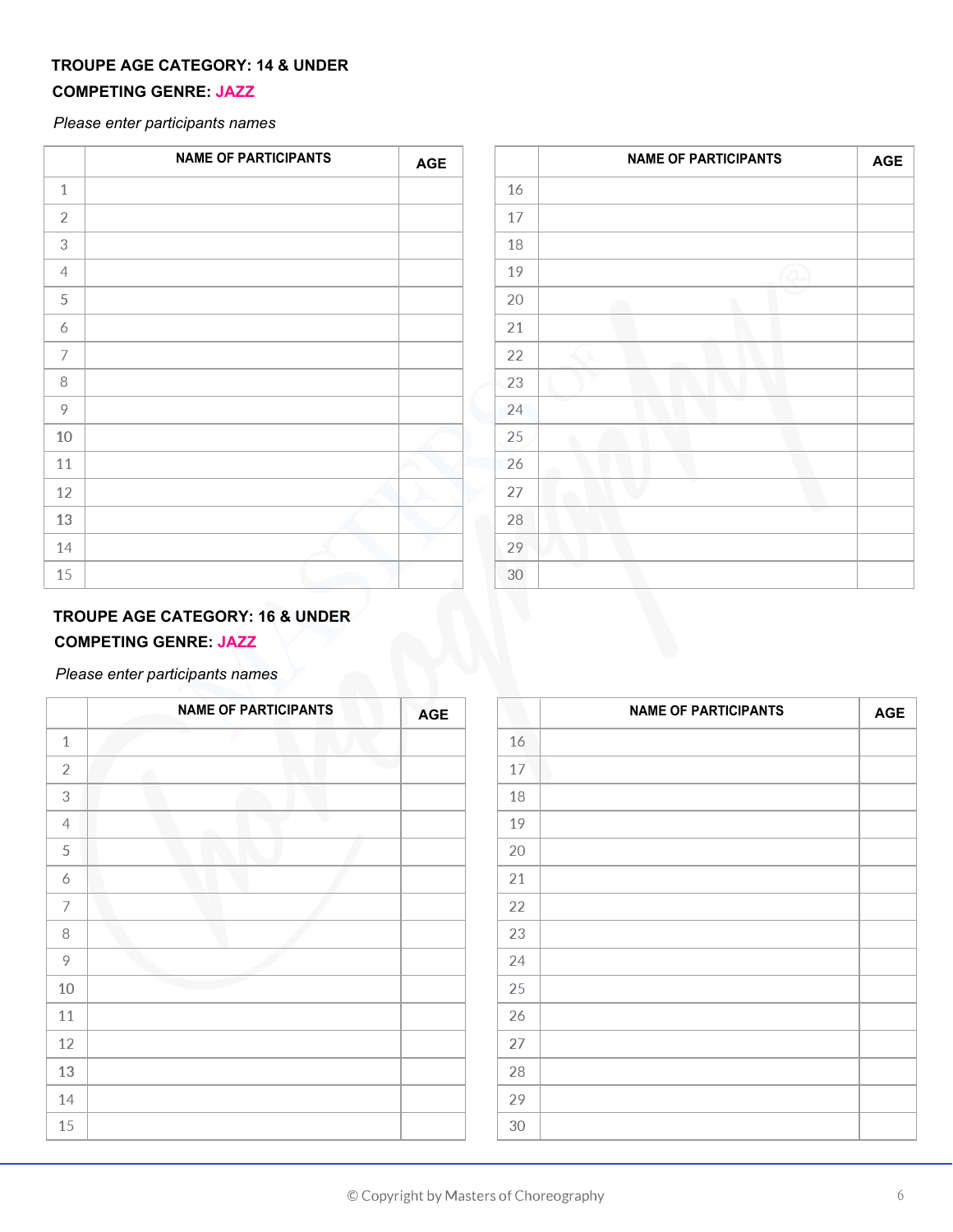## **TROUPE AGE CATEGORY: 17 & OVER COMPETING GENRE: JAZZ**

*Please enter participants names*

|                | <b>NAME OF PARTICIPANTS</b> | <b>AGE</b> |    | <b>NAME OF PARTICIPANTS</b> | <b>AGE</b> |
|----------------|-----------------------------|------------|----|-----------------------------|------------|
| $\mathbf{1}$   |                             |            | 16 |                             |            |
| 2              |                             |            | 17 |                             |            |
| $\sqrt{3}$     |                             |            | 18 |                             |            |
| $\overline{4}$ |                             |            | 19 |                             |            |
| 5              |                             |            | 20 |                             |            |
| 6              |                             |            | 21 |                             |            |
| 7              |                             |            | 22 |                             |            |
| 8              |                             |            | 23 |                             |            |
| 9              |                             |            | 24 |                             |            |
| 10             |                             |            | 25 |                             |            |
| 11             |                             |            | 26 |                             |            |
| 12             |                             |            | 27 |                             |            |
| 13             |                             |            | 28 |                             |            |
| 14             |                             |            | 29 |                             |            |
| 15             |                             |            | 30 |                             |            |

If any of the above listed talent is under the age of 18 they are considered a minor. The below is required to be filed out by an Authorised Representative/ or Legal Guardian.

I confirm that the above talent is from .

I am authorised to give consent on their behalf to be photographed/recorded/filmed by Masters of Choreography and have received consent from their parents and/or legal guardians.

**Print Name:**

**Group Leader/Authorised Representative/Guardian [If Under 18)**

**Signed: Date:** 

# Printing your name will be deemed your digital signature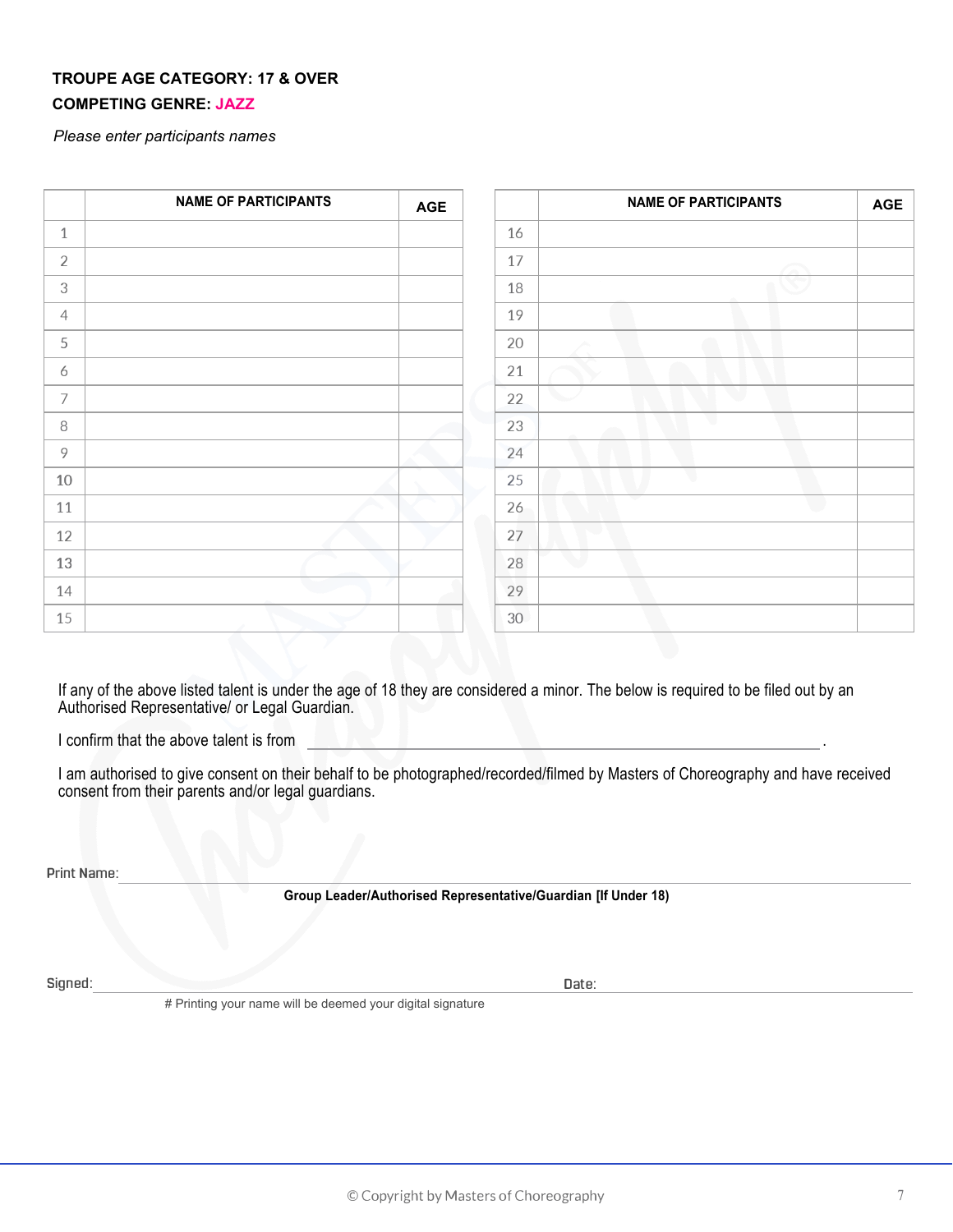## **TROUPE AGE CATEGORY: 10 & UNDER**

## **COMPETING GENRE: HIP HOP**

## *Please enter participants names*

|                | <b>NAME OF PARTICIPANTS</b> | <b>AGE</b> |
|----------------|-----------------------------|------------|
| $\,1\,$        |                             |            |
| $\overline{2}$ |                             |            |
| 3              |                             |            |
| $\overline{4}$ |                             |            |
| $\mathsf S$    |                             |            |
| 6              |                             |            |
| $\overline{ }$ |                             |            |
| 8              |                             |            |
| 9              |                             |            |
| $10\,$         |                             |            |
| 11             |                             |            |
| 12             |                             |            |
| 13             |                             |            |
| 14             |                             |            |
| 15             |                             |            |

| <b>NAME OF PARTICIPANTS</b> | <b>AGE</b> |    | <b>NAME OF PARTICIPANTS</b> | <b>AGE</b> |
|-----------------------------|------------|----|-----------------------------|------------|
|                             |            | 16 |                             |            |
|                             |            | 17 |                             |            |
|                             |            | 18 |                             |            |
|                             |            | 19 |                             |            |
|                             |            | 20 |                             |            |
|                             |            | 21 |                             |            |
|                             |            | 22 |                             |            |
|                             |            | 23 |                             |            |
|                             |            | 24 |                             |            |
|                             |            | 25 |                             |            |
|                             |            | 26 |                             |            |
|                             |            | 27 |                             |            |
|                             |            | 28 |                             |            |
|                             |            | 29 |                             |            |
|                             |            | 30 |                             |            |

## **TROUPE AGE CATEGORY: 12 & UNDER COMPETING GENRE: HIP HOP**

|                | <b>NAME OF PARTICIPANTS</b> | <b>AGE</b> |    | <b>NAME OF PARTICIPANTS</b> | <b>AGE</b> |
|----------------|-----------------------------|------------|----|-----------------------------|------------|
| $\mathbf 1$    |                             |            | 16 |                             |            |
| $\overline{2}$ |                             |            | 17 |                             |            |
| $\mathfrak{Z}$ |                             |            | 18 |                             |            |
| $\overline{4}$ |                             |            | 19 |                             |            |
| 5              |                             |            | 20 |                             |            |
| 6              | w                           |            | 21 |                             |            |
| $\overline{7}$ |                             |            | 22 |                             |            |
| 8              |                             |            | 23 |                             |            |
| $\overline{9}$ |                             |            | 24 |                             |            |
| 10             |                             |            | 25 |                             |            |
| 11             |                             |            | 26 |                             |            |
| 12             |                             |            | 27 |                             |            |
| 13             |                             |            | 28 |                             |            |
| 14             |                             |            | 29 |                             |            |
| 15             |                             |            | 30 |                             |            |

|        | <b>NAME OF PARTICIPANTS</b> | <b>AGE</b> |
|--------|-----------------------------|------------|
| 16     |                             |            |
| $17\,$ | ٦                           |            |
| 18     |                             |            |
| 19     |                             |            |
| 20     |                             |            |
| 21     |                             |            |
| 22     |                             |            |
| 23     |                             |            |
| 24     |                             |            |
| 25     |                             |            |
| 26     |                             |            |
| 27     |                             |            |
| 28     |                             |            |
| 29     |                             |            |
| 30     |                             |            |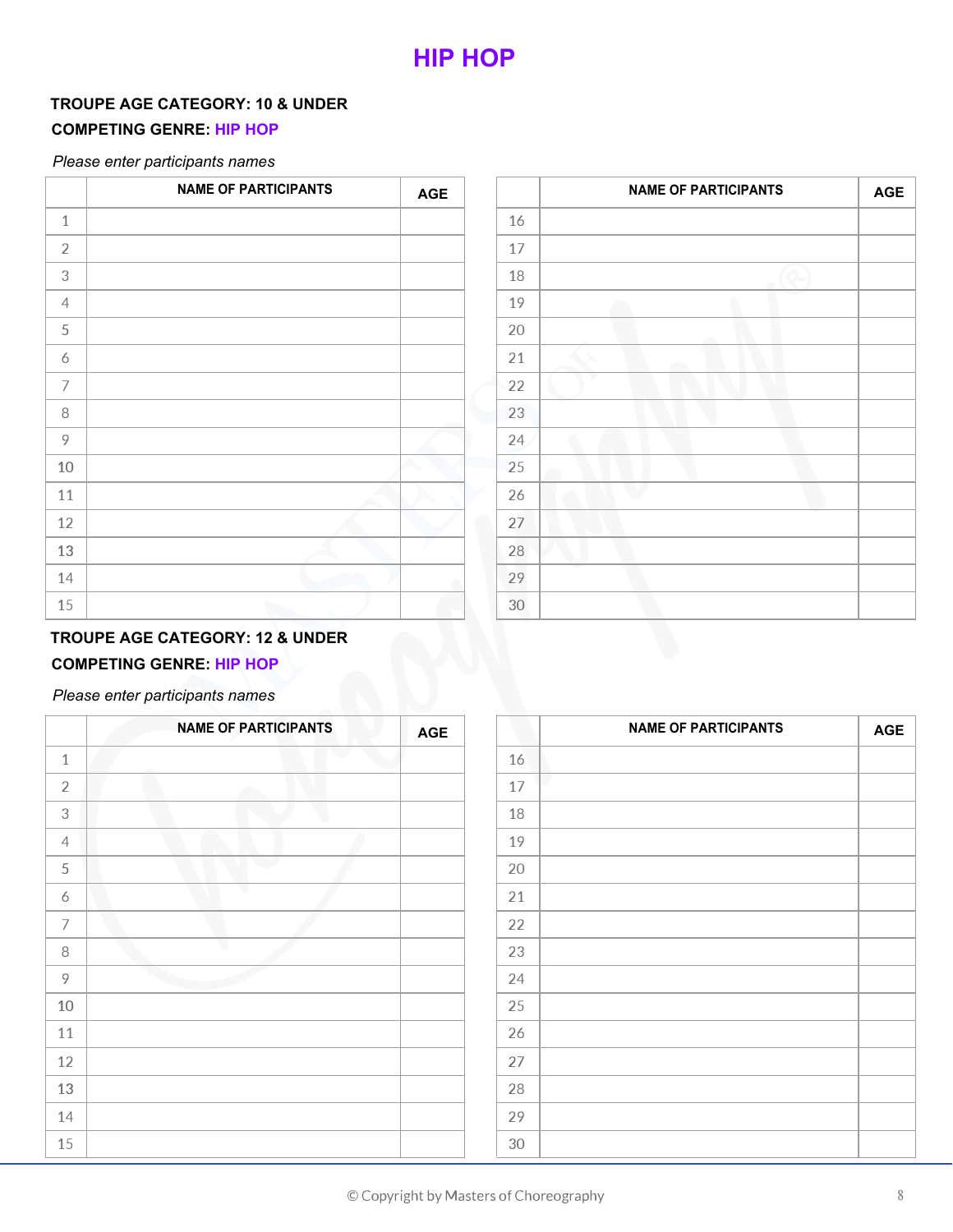## **TROUPE AGE CATEGORY: 14 & UNDER**

## **COMPETING GENRE: HIP HOP**

*Please enter participants names*

|                           | <b>NAME OF PARTICIPANTS</b> | <b>AGE</b> |
|---------------------------|-----------------------------|------------|
| $\mathbf{1}$              |                             |            |
| $\overline{2}$            |                             |            |
| $\ensuremath{\mathsf{3}}$ |                             |            |
| $\overline{4}$            |                             |            |
| $\mathsf S$               |                             |            |
| 6                         |                             |            |
| $\overline{ }$            |                             |            |
| 8                         |                             |            |
| 9                         |                             |            |
| 10                        |                             |            |
| 11                        |                             |            |
| 12                        |                             |            |
| 13                        |                             |            |
| 14                        |                             |            |
| 15                        |                             |            |

| <b>NAME OF PARTICIPANTS</b> | <b>AGE</b> |    | <b>NAME OF PARTICIPANTS</b> | <b>AGE</b> |
|-----------------------------|------------|----|-----------------------------|------------|
|                             |            | 16 |                             |            |
|                             |            | 17 |                             |            |
|                             |            | 18 |                             |            |
|                             |            | 19 |                             |            |
|                             |            | 20 |                             |            |
|                             |            | 21 |                             |            |
|                             |            | 22 |                             |            |
|                             |            | 23 |                             |            |
|                             |            | 24 |                             |            |
|                             |            | 25 |                             |            |
|                             |            | 26 |                             |            |
|                             |            | 27 |                             |            |
|                             |            | 28 |                             |            |
|                             |            | 29 |                             |            |
|                             |            | 30 |                             |            |

## **TROUPE AGE CATEGORY: 16 & UNDER**

## **COMPETING GENRE: HIP HOP**

|                | <b>NAME OF PARTICIPANTS</b> | <b>AGE</b> |    | <b>NAME OF PARTICIPANTS</b> | <b>AGE</b> |
|----------------|-----------------------------|------------|----|-----------------------------|------------|
| $\mathbf{1}$   |                             |            | 16 |                             |            |
| $\overline{2}$ |                             |            | 17 |                             |            |
| $\mathfrak{Z}$ |                             |            | 18 |                             |            |
| $\overline{4}$ |                             |            | 19 |                             |            |
| 5              |                             |            | 20 |                             |            |
| 6              |                             |            | 21 |                             |            |
| 7              |                             |            | 22 |                             |            |
| 8              |                             |            | 23 |                             |            |
| 9              |                             |            | 24 |                             |            |
| 10             |                             |            | 25 |                             |            |
| 11             |                             |            | 26 |                             |            |
| 12             |                             |            | 27 |                             |            |
| 13             |                             |            | 28 |                             |            |
| 14             |                             |            | 29 |                             |            |
| 15             |                             |            | 30 |                             |            |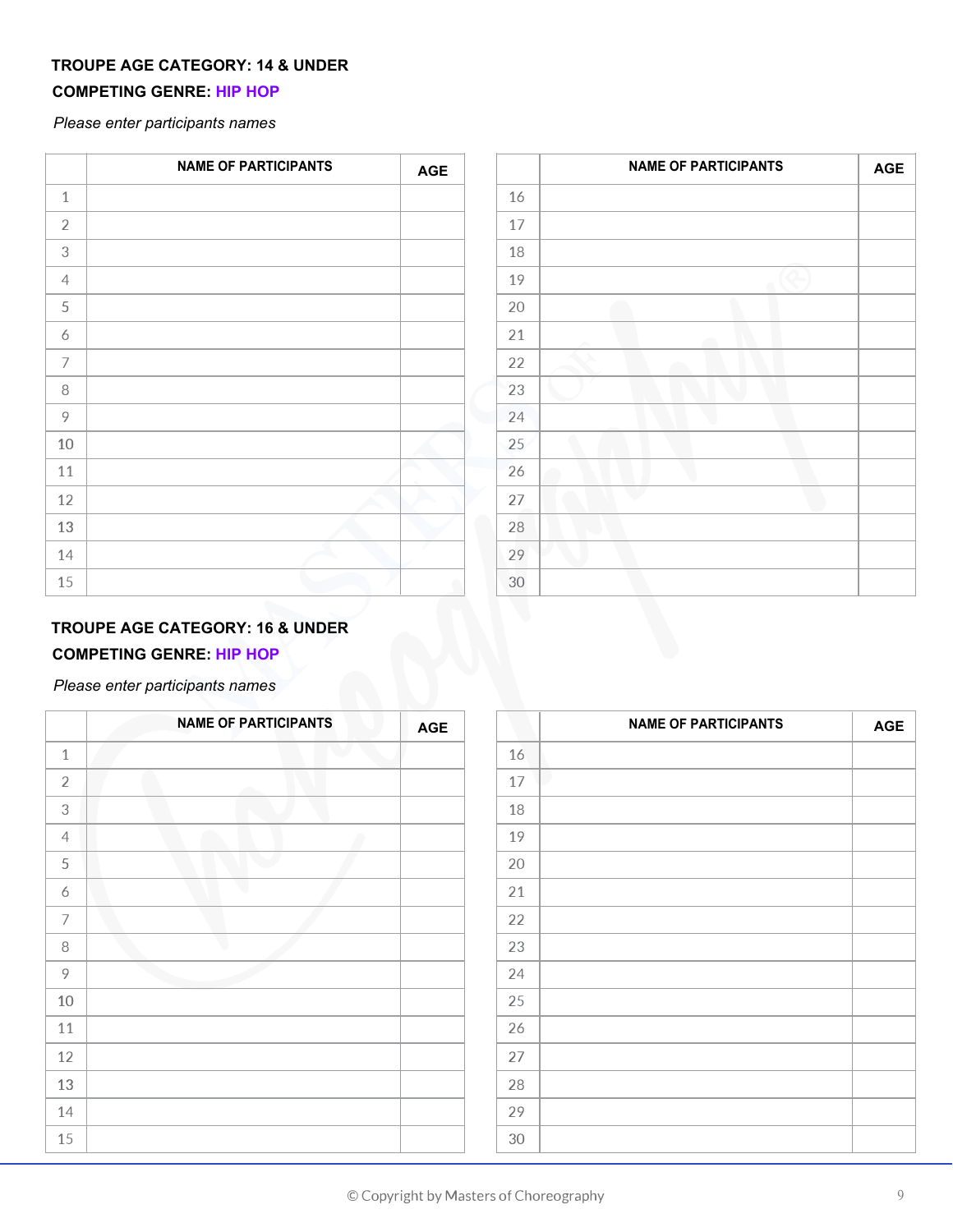## **TROUPE AGE CATEGORY: 17 & OVER**

## **COMPETING GENRE: HIP HOP**

*Please enter participants names*

|                | <b>NAME OF PARTICIPANTS</b> | <b>AGE</b> |    | <b>NAME OF PARTICIPANTS</b> | <b>AGE</b> |
|----------------|-----------------------------|------------|----|-----------------------------|------------|
| $\mathbf{1}$   |                             |            | 16 |                             |            |
| $\overline{2}$ |                             |            | 17 |                             |            |
| $\mathfrak{Z}$ |                             |            | 18 |                             |            |
| $\overline{4}$ |                             |            | 19 |                             |            |
| 5              |                             |            | 20 |                             |            |
| 6              |                             |            | 21 |                             |            |
| 7              |                             |            | 22 |                             |            |
| 8              |                             |            | 23 |                             |            |
| 9              |                             |            | 24 |                             |            |
| 10             |                             |            | 25 |                             |            |
| 11             |                             |            | 26 |                             |            |
| 12             |                             |            | 27 |                             |            |
| 13             |                             |            | 28 |                             |            |
| 14             |                             |            | 29 |                             |            |
| 15             |                             |            | 30 |                             |            |

If any of the above listed talent is under the age of 18 they are considered a minor. The below is required to be filed out by an Authorised Representative/ or Legal Guardian.

I confirm that the above talent is from

I am authorised to give consent on their behalf to be photographed/recorded/filmed by Masters of Choreography and have received consent from their parents and/or legal guardians.

**Print Name:**

**Group Leader/Authorised Representative/Guardian [If Under 18)**

**Signed: Date:** 

# Printing your name will be deemed your digital signature

.